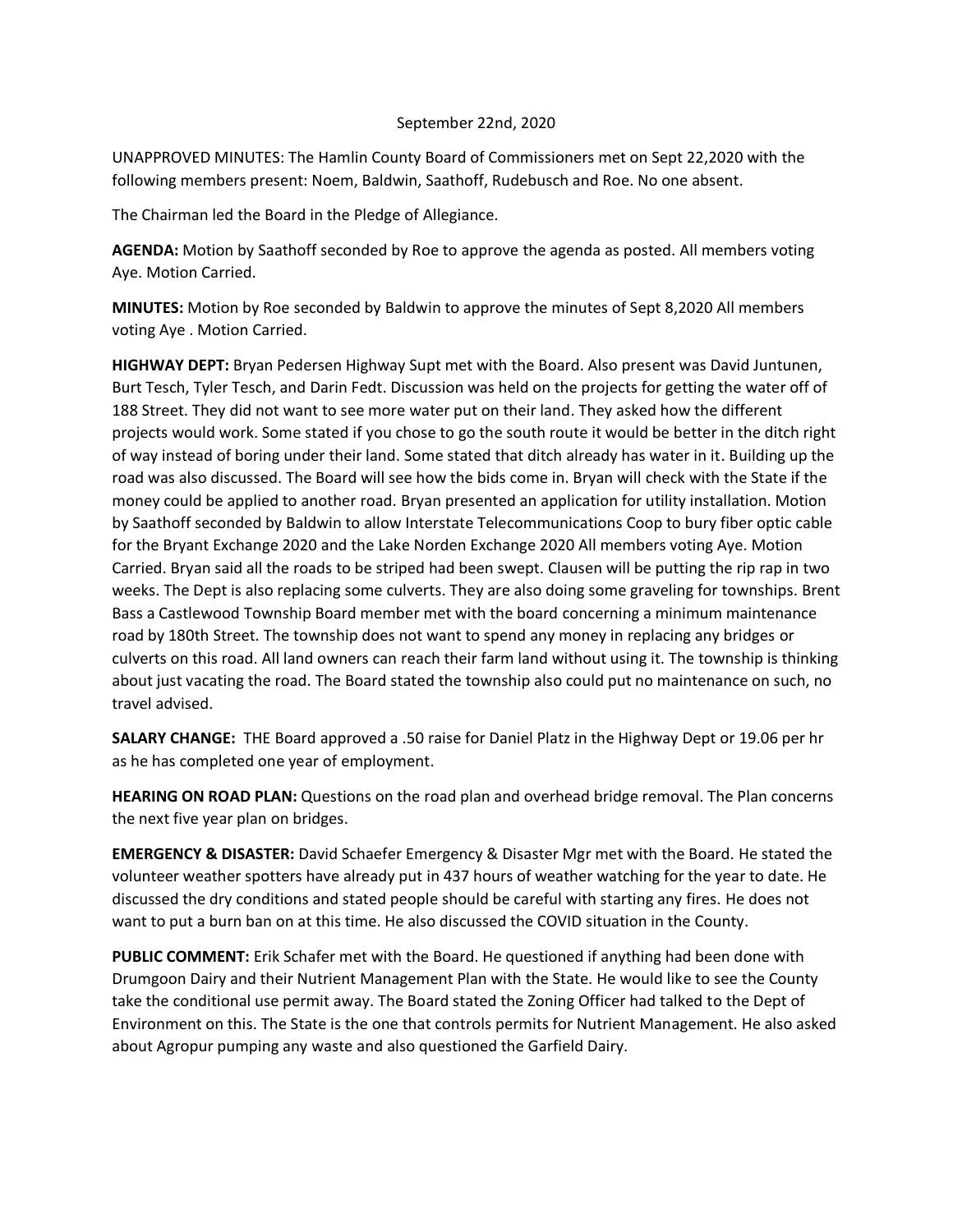**SHERIFF:** Chad Schlotterbeck, Sheriff met with the Board . He stated the dept will be receiving \$14,000.00 from the Highway Safety Program. He also stated a grant for a new radar cost grant \$1,599.20 County Share \$399.80 and requested the Board allow an automatic signature on such grant through the computer. Motion by Saathoff seconded by Baldwin to allow the signature and apply for grant. All members voting Aye. Motion Carried.

**AUTOMATIC SUPPLEMENT:** Motion by Saathoff seconded by Roe to make an automatic supplement of \$2,393.54 from Highway Safety Grant to Sheriffs budget (101-211-311) and to revenue source of 101- 331.95 All members voting Aye. Motion Carried.

The Auditor reported the cash on hand as of September 1 ,2020

| <b>Checking Account</b>          | \$819,915.91   |
|----------------------------------|----------------|
| <b>Money Markets</b>             | \$2,466,146.07 |
| CD's                             | \$4,050,000.00 |
| Cash on Hand                     | \$3,763.58     |
| Checks on Hand                   | \$49,553.71    |
| Credit Card Deposit on Hand      | \$3,284.98     |
| Petty Cash                       | \$400.00       |
| Total                            | \$7,393,064.25 |
| Of this the following belongs to |                |
| <b>General Fund</b>              | \$4,719,092.86 |
| <b>Special Revenue</b>           | \$2,245,051.66 |
| Schools                          | \$59,452.73    |
| Townships                        | \$87,392.90    |
| Cities & Towns                   | \$13,060.26    |
| <b>Trust and Agency Funds</b>    | \$269,013.84   |
| Total                            | \$7,393,064.25 |
|                                  |                |

**FUEL QUOTES:** Sept 16 in Bryant Diesel Hamlin Co Farmers Coop 1.59 Farmers Union 1.58 Sept 21 in Hazel Diesel Hamlin Co Farmers Coop 1.60 Farmers Union 1.58 Sept 21 in Hayti Diesel Hamlin Co Farmers Coop 1.58 Farmers Union 1.58 All quotes do not contain certain taxes.

**CLAIMS PAID:** Hamlin County Treasurer Road title 21.20 SDACO Part of Register of Deeds fees to State 332.00 SD Public Health Lab blood tests 735.00 Verizon Sheriff cell phones and air cards 493.16 Tayt Alexander Reimbursement Insurance 1000.00 Northwestern Energy Road Util 21.37 Ottertail Elec. Courthouse 993.03 Ag Bldg 154.26 Visa courthouse supp 109.32 Road cell phone 1.05 Emergency & Disaster supp 26.57 Assessor supp 106.49.

**SD Dept of Revenue:** Money to the State Motor Vehicle License 164,854.95 Drivers License 1,551.00 Birth Fees 160.00 Death Fees 30.00 Total to State 166,595.95.